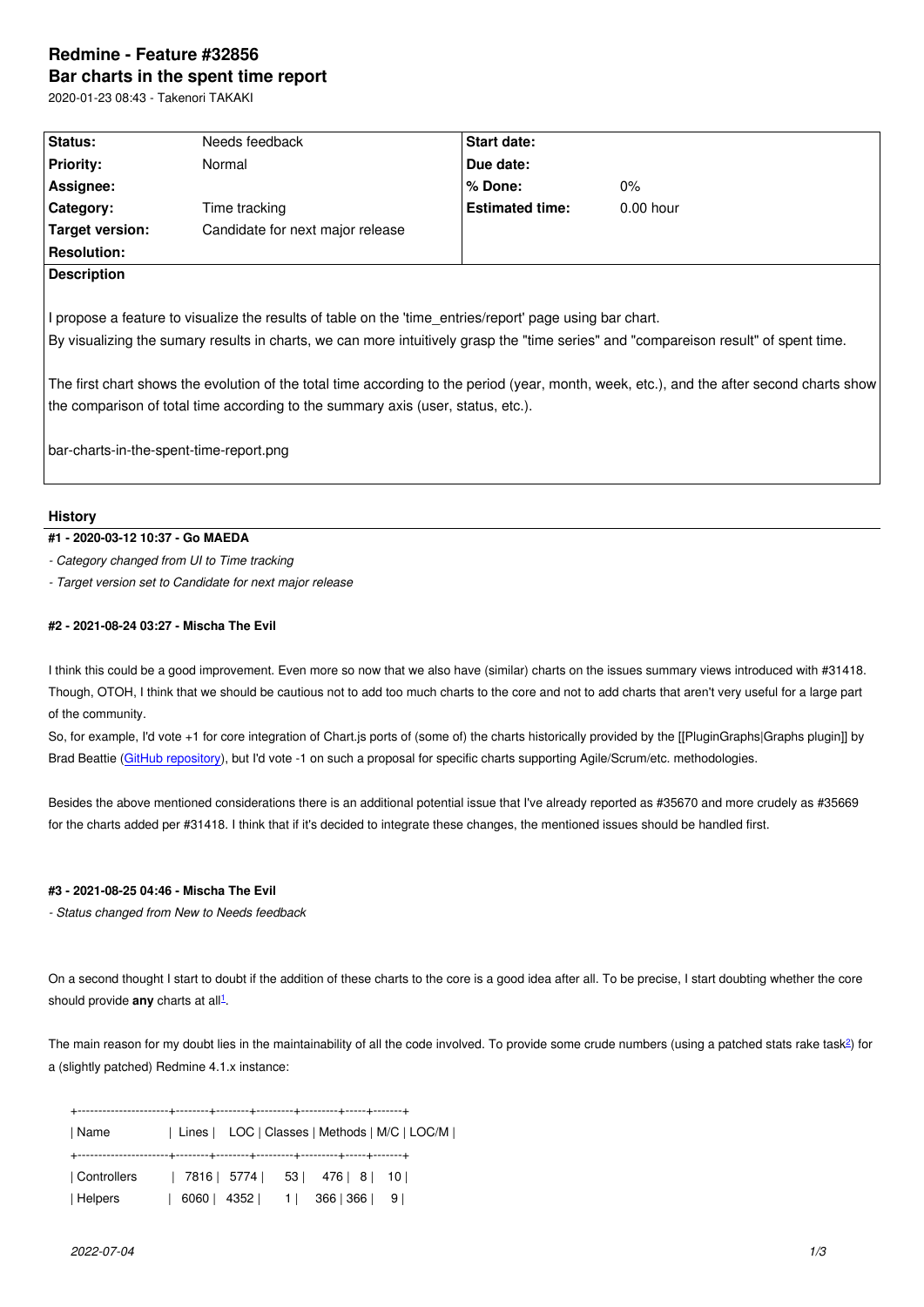|                  | Models   17891   12748   95   1409   14   7        |
|------------------|----------------------------------------------------|
| JavaScripts      | 5886 3167 0 204 0 13                               |
| Libraries        | 19128   13813   151   1159   7   9                 |
| Controller tests | 65   1889   29   10  <br>  29105   23819           |
| Helper tests     | $20$   252   12   8  <br>  3467   2607             |
|                  | Model tests   31923   24395   146   2623   17   7  |
|                  | Integration tests   8905   6039   98   516   5   9 |
|                  | System tests   781   537   6   33   5   14         |
|                  | Extras tests   517   384  <br>3  54   18   5       |
|                  |                                                    |
|                  | Total   131479   97635   638   8981   14   8       |
|                  |                                                    |
|                  |                                                    |

Now, compare those numbers with e.g. the same numbers for Basecamp 3 (from ~2016):

https://pbs.twimg.com/media/Cbl5 WS0UsAAptd9?format=png&nam e=small -- Source: DHH on Twitter

If you combine all this data and look at the respective size of the supporting development teams and the respective financial and economic capacity, you'll get an idea of what I'm talking about.

It might, as such, be a better choice to defer all charts/graphs to a single, dedicated plugin which could then include the repository graphs from the current core, the charts introduced in the core by #31418, the charts proposed in this issue and any additional graphs I referred to in my previous post.

I'm interested in hearing about what other people think about this...

1 that includes the long-time present repository graphs. It might be better to remove those completely and only provide a raw textual representation of this data.

```
<sup>2</sup> {{collapse(diff of the patch.)
```
diff --git "a/lib/tasks/redmine.rake" "b/lib/tasks/redmine.rake"

index db574df16..f036ac1f8 100644

--- "a/lib/tasks/redmine.rake"

+++ "b/lib/tasks/redmine.rake"

@@ -15,6 +15,9 @@

# along with this program; if not, write to the Free Software

# Foundation, Inc., 51 Franklin Street, Fifth Floor, Boston, MA 02110-1301, USA.

```
+# Custom :stats task
```
+task :stats => "redmine:custom\_stats"

```
+
```
namespace :redmine do

namespace :attachments do

desc 'Removes uploaded files left unattached after one day.'

@@ -196,6 +199,30 @@ DESC

```
 end
```
end

end